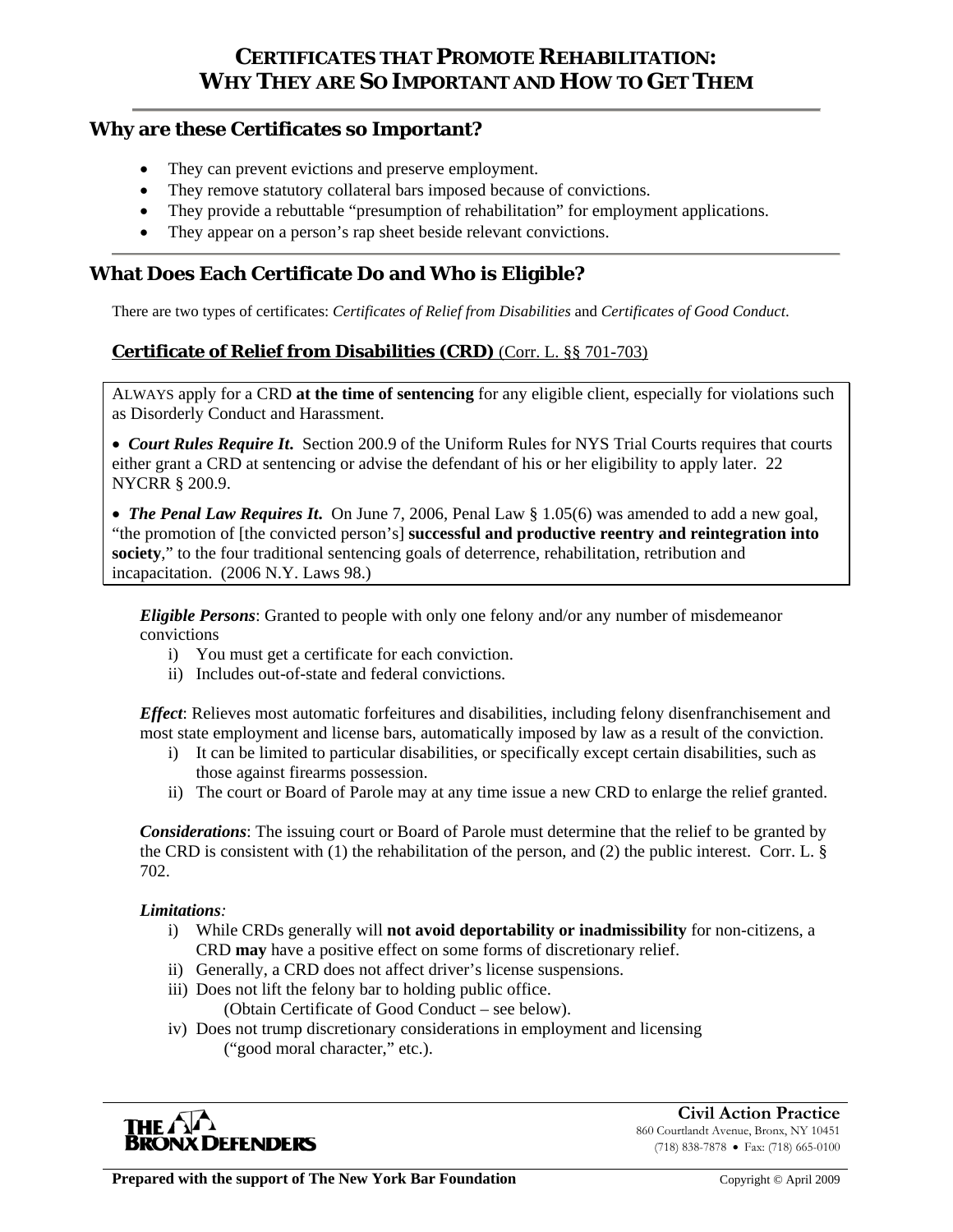### **Certificate of Good Conduct (CGC)** (Corr. L. §§ 703-a & 703-b)

*Eligible Persons*: Granted to those with multiple felony convictions.

*Effect*: The only certificate that lifts felony or misdemeanor bars to "public offices." If client is applying for a "public office," she can apply for this certificate even if she has only one felony conviction or only misdemeanor convictions.

*Waiting period* (based on most serious conviction):

Time since last conviction, payment of fine, or release from prison or parole, whichever is later

- i) A & B felonies, 5 years from completion of sentence;
- ii) C, D, E, 3 years.
- iii) Misdemeanors only, 1 year

### **How Can I Get One?**

### **Certificate of Relief from Disabilities (CRD)**

#### **Issuance by Court of Sentencing**

*Eligible Persons*: only one felony conviction permitted *At Sentencing*:

- For *eligible offenses* all misdemeanors, or a single felony that did not result in incarceration in a state correctional facility  $(e.g.,)$  sentence was probation, conditional discharge, or suspended sentence) – of *eligible persons* (see above), the court can grant a CRD at sentencing.
- *Effect*: Can relieve automatic disabilities *and* forfeitures.
- Section 200.9 of the Uniform Rules for NYS Trial Courts **requires** that courts **either** grant a CRD at sentencing **or** advise the defendant of his or her eligibility to apply later. 22 NYCRR § 200.9.

#### *Any Time After Sentencing*:

- Client must make verified application to the Court. Probation investigates.
- *Effect*: Cannot relieve forfeitures when granted after sentencing.

*Temporary Certificates*: If the court imposes a revocable sentence (probation or Conditional Discharge), the CRD is temporary until the court's authority to revoke the sentence has expired. The CRD becomes permanent at the expiration of the sentence.

#### **Issuance by Board of Parole**

*Eligible Persons* (only one felony conviction permitted)

- i) Persons who have been incarcerated in a state correctional facility;
- ii) Persons who reside in NY with convictions from any other jurisdiction (including federal).

*Procedure*: Apply to the NYS Division of Parole.

#### **Forms**

 *Certificate of Relief from Disabilities* (the Order a judge can sign at sentencing) (available at http://dpca.state.ny.us/pdfs/dpca53.pdf)

*Application for Certificate* (available at http://www.courts.state.ny.us/courts/10jd/suffolk/dist/pdf/DPCA-52.pdf)

### **Certificate of Good Conduct**

*Process:* Apply to the NYS Division of Parole.

• Process takes at least 6 months, but may be faster if you attach a letter explaining need for expediting (*e.g.*, when a job or occupational license is at stake).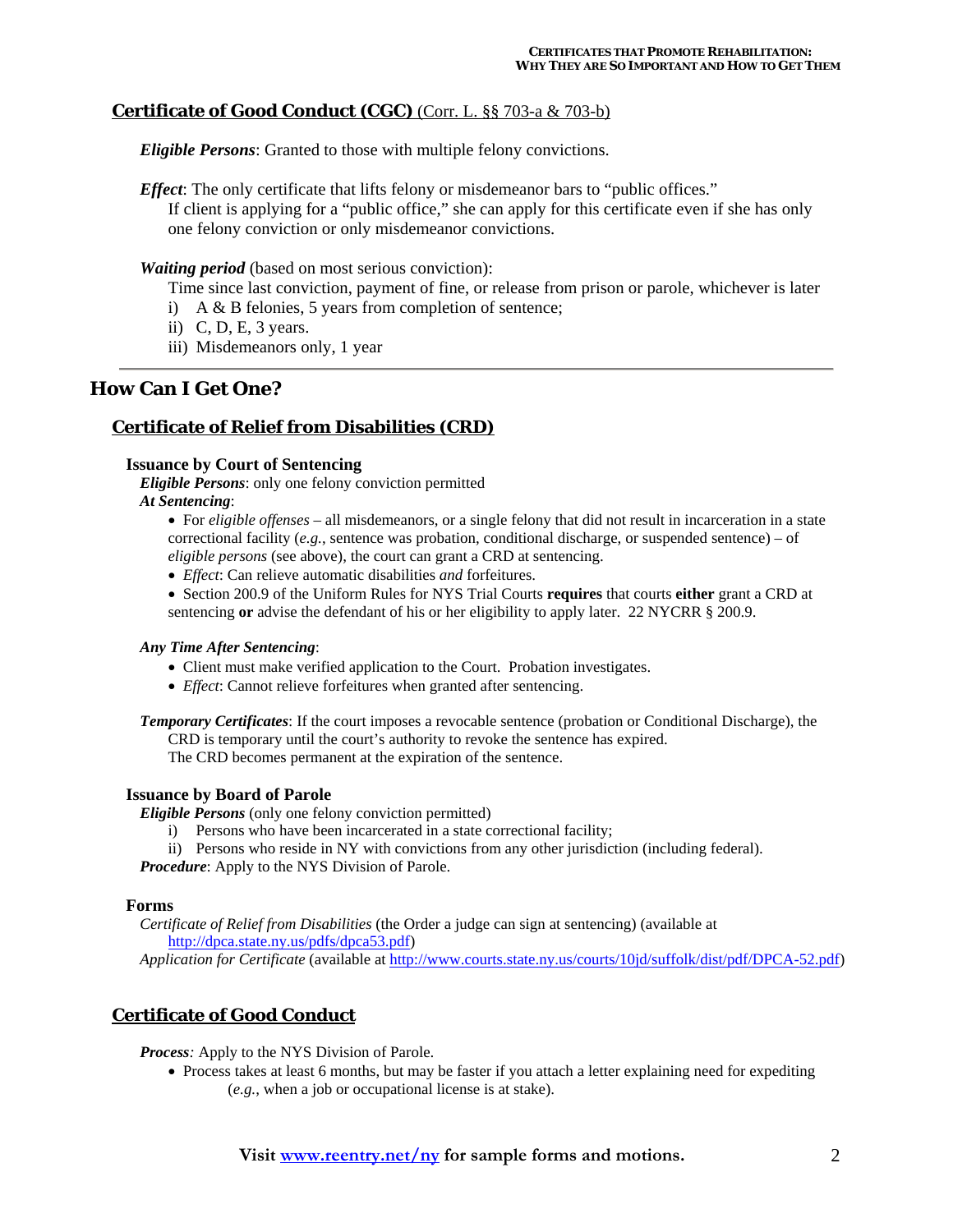## **Practice Tips**

- **Judges can issue a CRD at sentencing without investigation.**
	- $\triangleright$  You may have to give the Court advance notice so that it can refer your client to Probation for investigation. However, some judges will agree to issue a CRD at sentencing without investigation, particularly for violations.
	- ¾ If the Judge is worried about "proof" of rehabilitation, remind the Court that the CRD is *temporary* until the expiration of any conditional sentence (CD, probation, etc.).
	- $\triangleright$  Judges may be sympathetic to hidden consequences that are grossly disproportionate to the offense, such as the 2-year ineligibility for New York City Public Housing after a conviction for a violation.
	- ¾ At the **very least**, ask the Court to grant a CRD relieving **Housing, Employment, and Voting** disabilities. Stress the unintended consequences: Employment (without a CRD, many employers won't even consider client; can be suspended or fired); Housing (See Below).
- **Myth:** Some judges believe that they cannot issue CRDs for violations.
	- ¾ **In fact,** CRDs are often most useful for violations convictions, and Corr. L. § 701(1) explicitly authorizes issuance of CRDs for any crime or "offense." It can be helpful to provide the court with a copy of the statute.

• **Myth:** Some judges and prosecutors oppose CRDs because they think criminal records will be sealed as a result.

¾ **In fact,** CRDs have nothing to do with sealing, and they do not restrict access in any way to the records of criminal convictions.